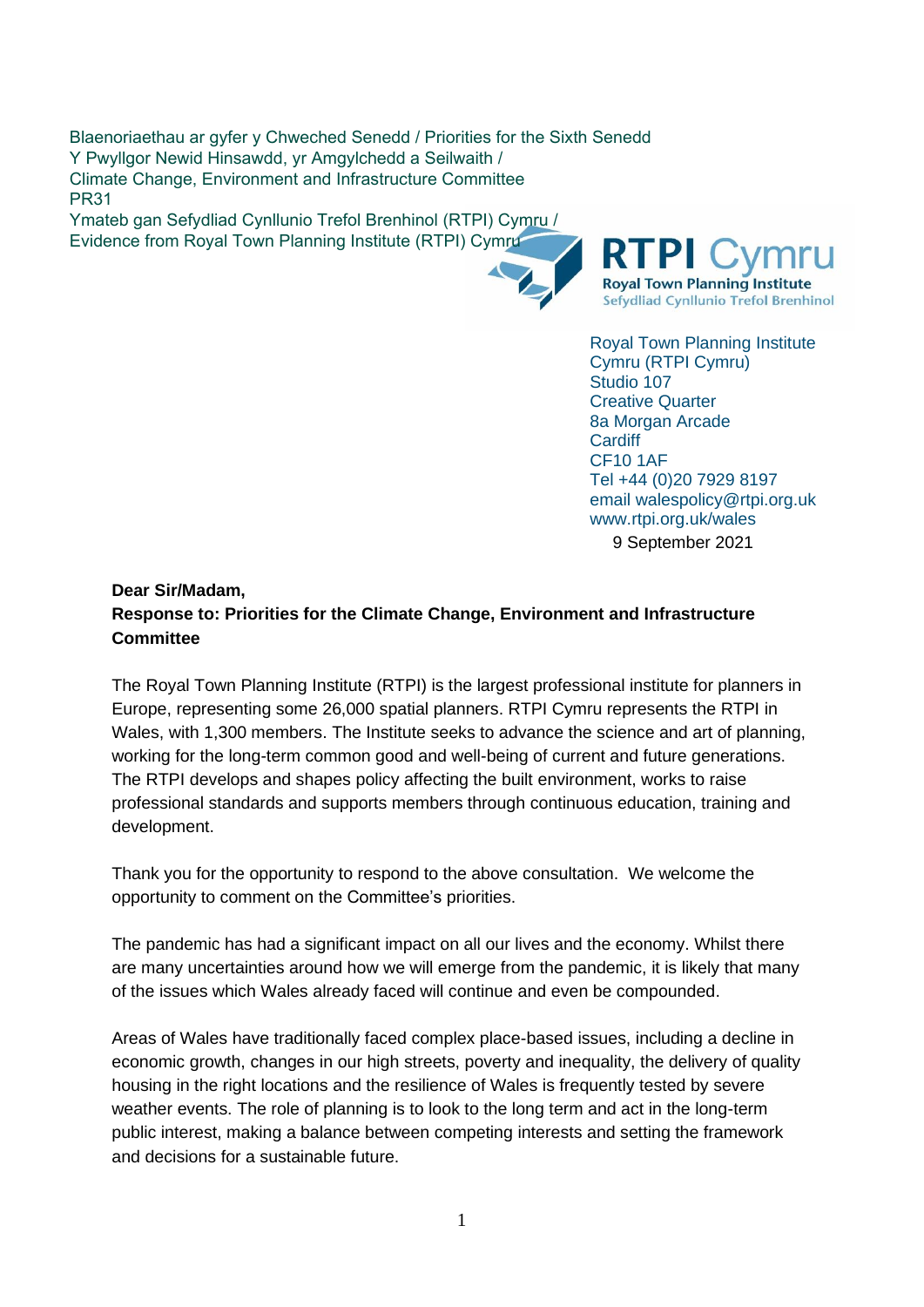The planning system sets the context for development and creates the enabling conditions for a sustainable and healthy built environment. Planning shapes the environments where people work, live, learn and interact.

Wales has a strong national planning policy framework guided by the Well-being of Future Generations Act. There is increasing recognition that the planning system and Wales' sustainable development ambitions are intrinsically linked, and this is recognised in national planning policy.

Planning offers an established and effective process to facilitate a sustainable future for Wales. However it needs to be invested in and strengthened to be able to deliver expectations. In 2019 the Auditor General concluded that: "Planning Authorities are not resilient enough to deliver long term improvements because of their limited capacity." The RTPI and other stakeholders have long called for the adequate resourcing of the planning system in order for it to achieve its full potential in addressing the complex and challenging issues it faces.

Planning services are under particular pressure and scrutiny. Total expenditure on planning services have fallen by 50% in Wales since 2008-09. These budget constraints have forced LPAs to prioritise meeting statutory obligations around development management over planmaking. Compounding these budget cuts, LPAs are under pressure to quickly address applications and deliver housing targets. The system is sometimes perceived as an impediment rather than an enabler of housing development due to the uncertainty and complexity of the current development management process. Like any good public service, the planning system requires resources and capacity to deliver outcomes efficiently, effectively, and equitably. Financial support to increase the number of public sector planners employed, funding for specialist knowledge and investing in efficiency-saving digital technologies can help support a stronger, proactive and strategic planning system. RTPI Cymru would support further investigation of actions and interventions, such as the ring fencing of planning fee income and full cost recovery models to support the planning service. A well-resourced, plan-led, positive planning service can deliver corporate objectives, which, if properly encouraged and effectively organised can bring together objectives across services and help achieve local and national sustainable development and climate action goals. Local authority corporate management teams provide leadership, vision and priority setting for areas, by shaping the strategic operational direction and investment decisions of local authorities. The implications of these corporate decisions on new investment, infrastructure, development activity, local services and policy delivery are significant, particularly at this time. The RTPI believes that making the role of the Chief Planning Officers a more prominent and strategic position within local authorities would positively influence the outcomes of planning and support good growth and a balanced recovery.

While we note and support in principle the issues identified in the Minister and Deputy Minister's priorities for the next 12 – 18 months (the Minister and Deputy [Minister's](https://business.senedd.wales/documents/s116925/Letter%20from%20the%20Minister%20and%20Deputy%20Minister%20for%20Climate%20Change%20on%20the%20Welsh%20Governments%20priorities.pdf) priorities for the next 12-18 [months\)](https://business.senedd.wales/documents/s116925/Letter%20from%20the%20Minister%20and%20Deputy%20Minister%20for%20Climate%20Change%20on%20the%20Welsh%20Governments%20priorities.pdf), alongside the proper support and resourcing of the planning system, the following key issues should also be considered. We have indicated where an adequately resourced planning system can have a positive impact on these priorities: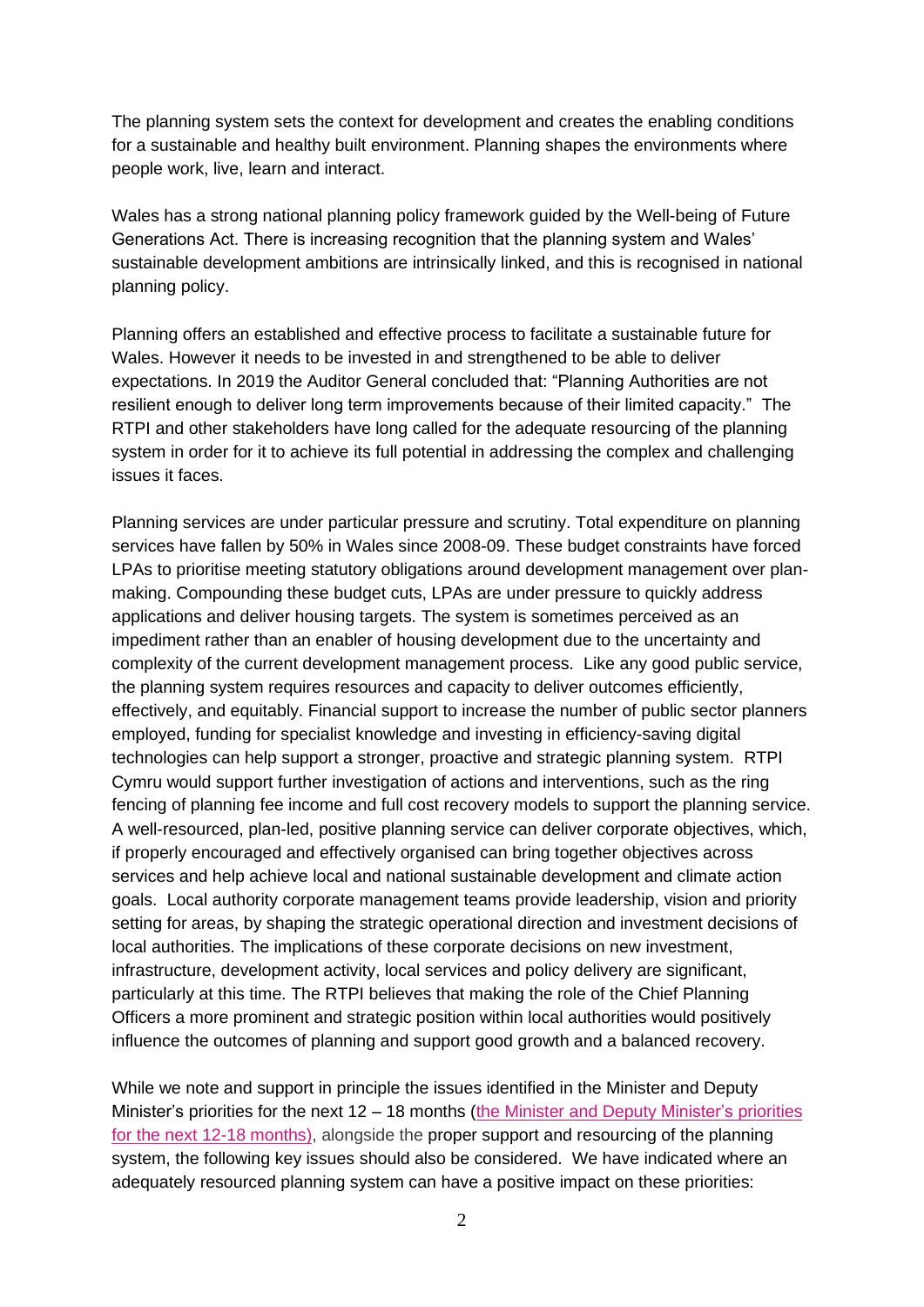# **Deliver long-term climate mitigation and resilience actions, including biodiversity enhancement.**

The planning system can prevent locking-in inefficient, high-carbon infrastructure that will be used for decades. Through stringent climate requirements, the planning system has the potential to avoid significant carbon lock-ins from fossil-fuelled infrastructure that make it difficult to shift to lower-carbon pathways. This will be critical to supporting the net-zero transition. Planning that protects natural environments, safeguarding the landscapes and places we will value in the future must be supported. Wales' environment and its natural resources are one of its particular strengths and even economic advantages.

## **Invest in and seize the opportunities from Future Wales – the National Plan 2040 to prioritise the right investment decisions.**

Spatial planning can positively support the economic performance of Wales through influencing factors that determine productivity, by defining the future role of key settlements and strengthening their interrelationships, by providing enhanced connectivity etc. Future Wales – the National Plan 2040 (the National Development Framework (NDF)) is an essential new addition to the development plan in Wales and will aid Welsh Government, other public agencies and private investors to make strategic investment decisions for Wales. Future Wales will play an important role in identifying infrastructure projects at a time where there is uncertainty around the future of planned projects, infrastructure finance and as Britain leaves the European Union.

## **Support and use the hierarchy of plans to make long-term decisions, including supporting the delivery of SDPs.**

Equally, bringing forward Strategic Development Plans (SDPs) at a regional level will enable planning and stakeholders to address the more complex regional spatial issues that cross boundaries and may require different responses across Wales. This strong plan framework is vital to the balanced recovery of Wales and for long-term decision-making. It is important to recognise the spatial distinctiveness of places in developing policy. Future Wales – the National Plan 2040, SDPs and Local Development Plans (LDP) can together facilitate an integrated approach with other areas of policy, linking decisions on economic development with those on housing, climate change, energy generation, transport, and other infrastructure, providing a spatial framework for investment at different scales across Wales and facilitate joint working and maximise benefits on the ground. Place Plans can also add value at the local level for those communities which have them. The policy framework would be strengthened by emphasising the importance of these links and the use of the evidence that they provide.

## **Introduce the Infrastructure Consenting Bill**

The regulatory framework to support the change in the infrastructure consenting regime needs to be brought forward to provide an effective process for making decisions on large infrastructure, providing clarity to support needed infrastructure and balancing this with the needs of communities.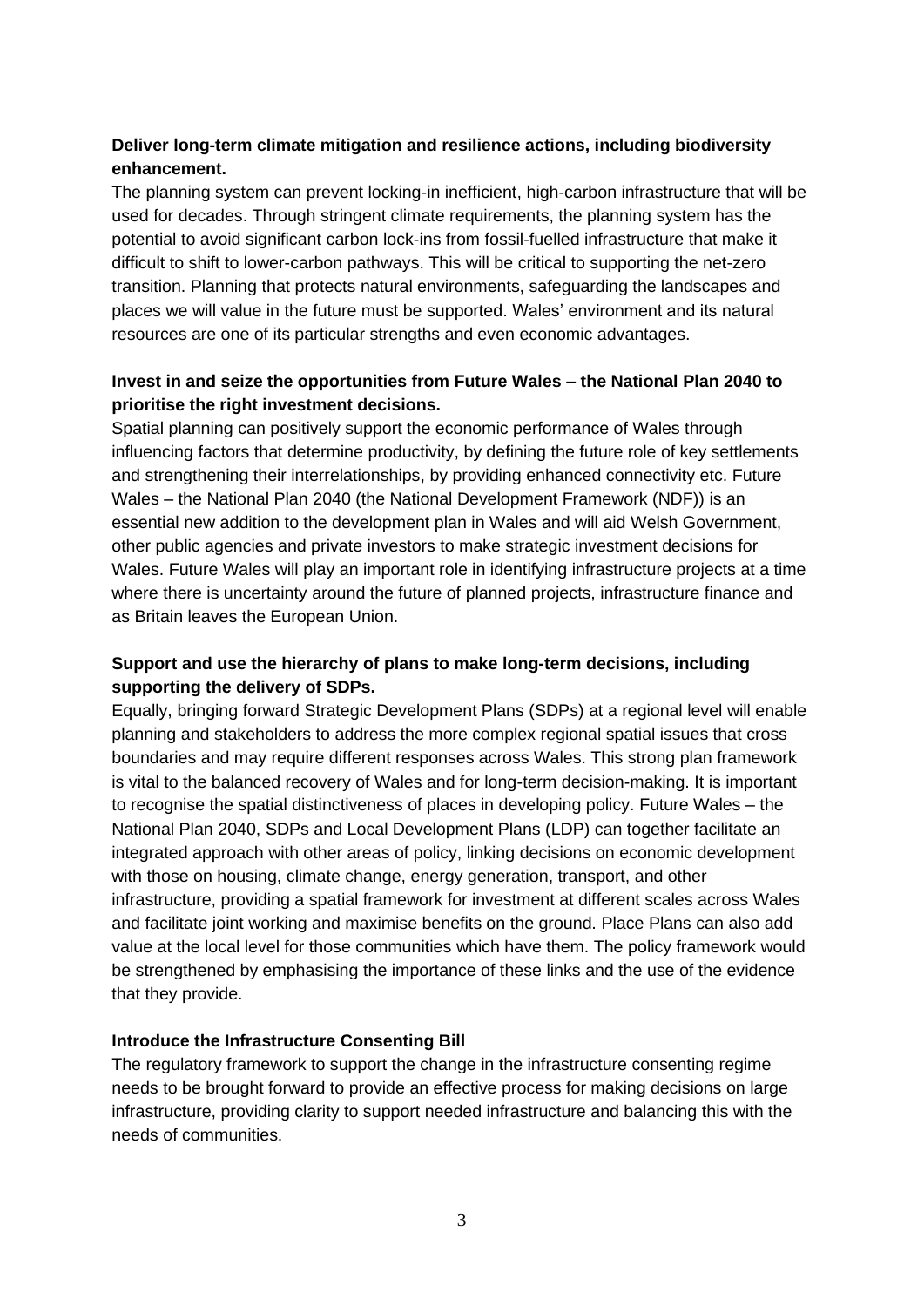#### **Encourage collaborative working to support rural planning**

National planning policies set out in Future Wales, Planning Policy Wales and Technical Advice Notes (TANs), as well as Local Development Plans and other local strategies address rural related development. Both development planning and the development management functions need to be recognised as important tools in addressing health, food security, climate change, flooding, energy, landscape enhancement and protection etc, with the ability to give consideration to the wider land use and spatial implications of such issues.

# **Housing: Support and invest in the delivery of quality homes in the right places across Wales.**

Without the planning system, Wales is unlikely to meet affordable housing targets. It is estimated that an average of 7,500 new homes will need to be built each year to meet housing needs, of which 3,500 will need to be affordable homes. To achieve ambitious national targets, planners will need to identify where housing, including affordable housing, is needed, enforce quality standards, ensure new homes have good access to amenities, support community cohesion, and coordinate developer contributions. The planning system supports delivering ambitious targets for suitable and affordable housing. Planning can support delivery of affordable housing, which may not be delivered through the private sector, even where total supply issues are remedied. High quality homes, safe living environments and access to opportunities for exercise and recreation enable population health. Public Health Wales prioritises environmental and social conditions which affect public health. Key planning-related priorities in the Public Health Wales 2018-2030 strategy, include creating cleaner air, improving mental health conditions and reducing childhood health inequities. Well-planned places, particularly those with access to green infrastructure and that enable community cohesion, are important for supporting the mental and physical health of residents. Access to greenspace is particularly important for childhood development; having high access to greenspace in childhood can reduce risk of developing mental health diseases later in life by up to 55%.

#### **Encourage and support inclusive, affordable, sustainable public transport**

"Large parts of Wales are rural in character with 40% of the population living in settlements with fewer than 10,000 people. Commuting patterns are a distinctive feature of our regional economies, with significant daily movements of people to their place of work". [Update to](https://gov.wales/sites/default/files/publications/2021-02/future-wales-the-national-plan-2040.pdf)  Future Wales - [The National Plan 2040 \(gov.wales\)](https://gov.wales/sites/default/files/publications/2021-02/future-wales-the-national-plan-2040.pdf)

RTPI Cymru has long called for a "more integrated approach to transport and land use planning" in line with the findings of the [RTPI Net Zero Carbon Transport research.](https://www.rtpi.org.uk/research/2020/june/net-zero-transport-the-role-of-spatial-planning%20and-place-based-solutions/) It is vital that we work to better integrate an inclusive and affordable sustainable public transport system if we are to enable more sustainable places, a modal shift, achieve decarbonisation, net zero targets and climate action goals.

We have recommended the Welsh Government work closely with the UK Government and other devolved nations to support the development of common technical standards and practice.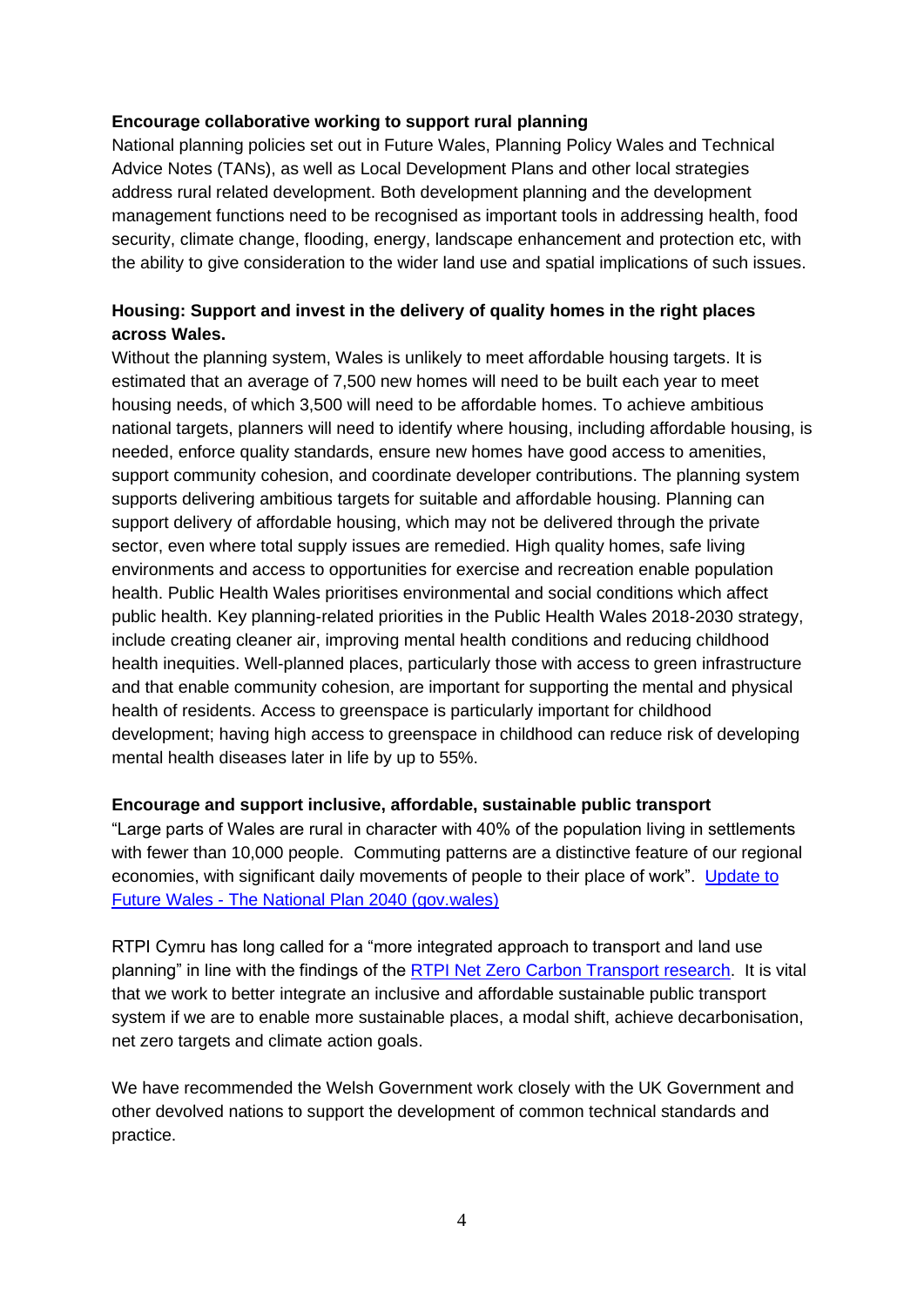#### **Active Travel: Continue to enable the delivery of active travel.**

The planning system can play a key role in encouraging active travel through identifying new opportunities and facilitating infrastructure investment. Active travel is currently impeded by a lack of safe and accessible infrastructure with safety factors being reported as a key factor for deterring people from cycling. Providing active travel infrastructure requires community engagement to identify where active travel is most needed, spatial planning, funding for infrastructure and stakeholder coordination. Active travel helps deliver of range of benefits including reducing pollution caused by private car usage, provide health benefits from being active and reduces congestion with its economic negativity.

#### **Welsh Language and Identity**

Invest in and roll out a common methodology to carry out linguistic impact assessments. The Welsh language is an important part of Wales' identity, and this is important in placemaking. The development of robust policies and mechanisms would enable LPAs take significant account of the Welsh language in land use decisions to support Cymraeg 2050.

## **Community engagement in plan making**

The promotion of community engagement in plan making at all levels is an important strength of planning. Planning can support local neighbourhoods to shape development, retain their identity and enable community buy-in to the right form of development in their local areas through the planning process. A range of engagement mechanisms to enable as many parts of communities to engage in informing policies should be invested in. New mechanisms for digital engagement to be used more will facilitate engagement with many groups who traditionally do not engage with the planning process, including young people.

## **Support capacity-building in public sector planning and bring forward a Bill on Planning Law Consolidation.**

Strategic plan-making requires technical skills and a deep understanding of community needs and priorities. Prioritising strategic planning includes non-financial actions, such as freeing up resources by reducing needlessly burdensome regulations and changing performance targets to measure quality instead of speed or efficiency. Recommendations from the Law Commission on a consolidation bill for planning should be taken forward. This will reduce the burden of the complexity of the current planning legislation contained in multiple Acts.

#### **Support the delivery of vibrant town centres**

Town centres are vital economic, community and social hubs. The closure of non essential businesses, as a result of the pandemic, has had a significant impact on high streets and town centres. Several major retailers went into administration as income collapsed. Others are restructuring and renegotiating leases. However, industry figures show that local corner stores and independent grocery stores experienced a 63% boost in trade in the three months leading up to 17 May, along with a 75% increase in online grocery sales in the last month of this period. It is essential that a town-centre first approach is maintained by taking a holistic, plan-led approach to the integration of high-quality homes, including affordable homes, a regular and affordable sustainable public transport system and the repurposing of